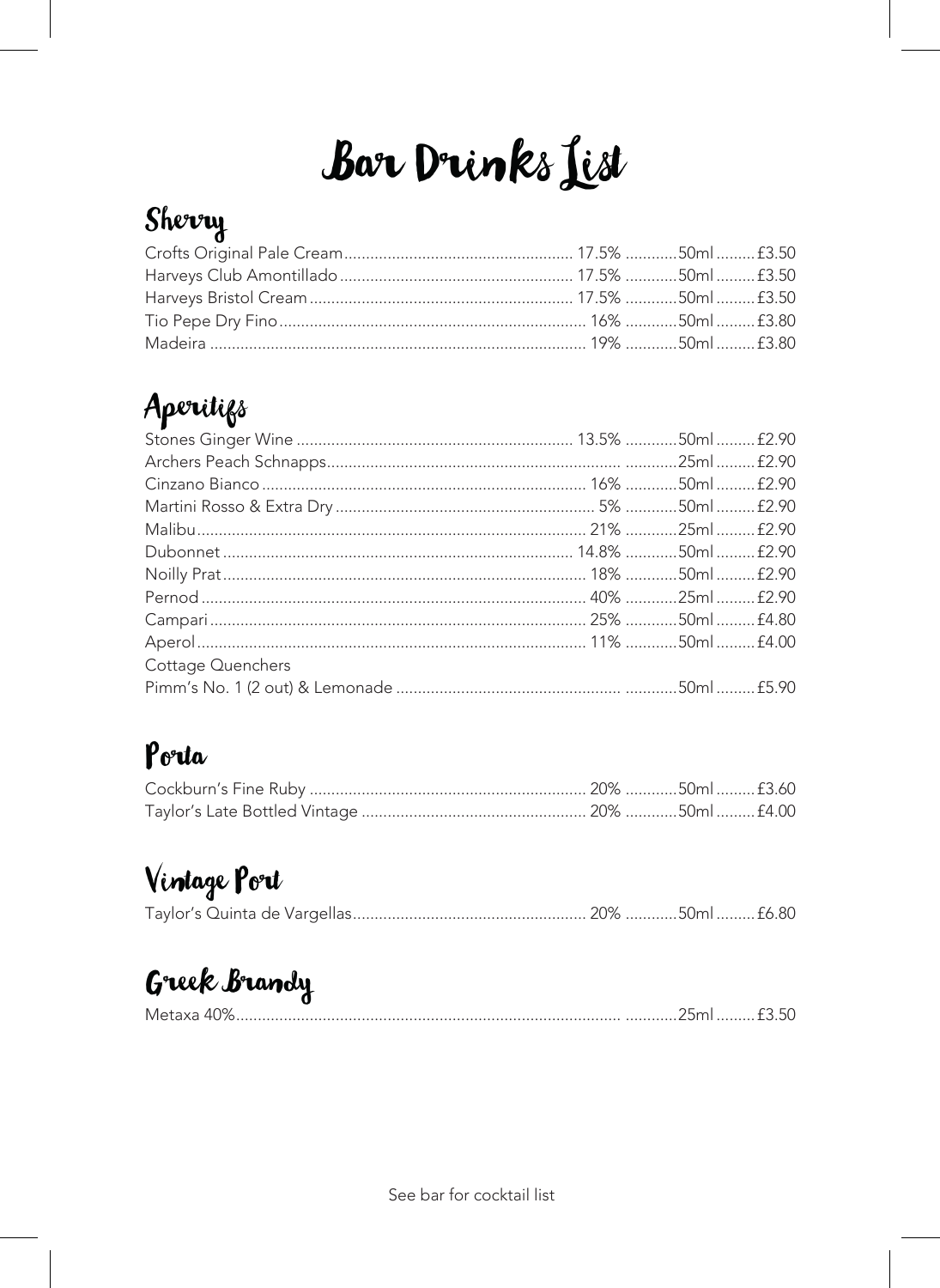### Minerals

| £1.80 |
|-------|
| £1.80 |
| £2.40 |
| £2.40 |
| £2.40 |
| £2.40 |
| £2.40 |
| £2.40 |
| £2.60 |
| £3.20 |
| £3.30 |
| £3.00 |
| £1.00 |
| £1.60 |
| £4.20 |
| £1.90 |
| £2.70 |
| £1.20 |

## Liguewrs

#### Served as 25ml unless otherwise stated

|                                                       | $17%$ . | £4.00 |
|-------------------------------------------------------|---------|-------|
|                                                       | $24\%$  | £4.00 |
|                                                       | $24\%$  | £4.00 |
|                                                       | 21%     | £4.00 |
|                                                       | .24%    | £4.00 |
|                                                       |         | £4.00 |
|                                                       |         | £4.00 |
|                                                       |         | £4.00 |
|                                                       |         | £4.00 |
|                                                       | 20%     | £4.00 |
|                                                       |         | £4.00 |
|                                                       | .30%    | £4.00 |
|                                                       |         | £4.00 |
|                                                       |         | £4.00 |
|                                                       |         | £4.00 |
|                                                       |         | £4.00 |
|                                                       |         | £4.00 |
|                                                       |         | £4.00 |
| Green Chartreuse ………………………………………………………………………………55%……… |         | £4.00 |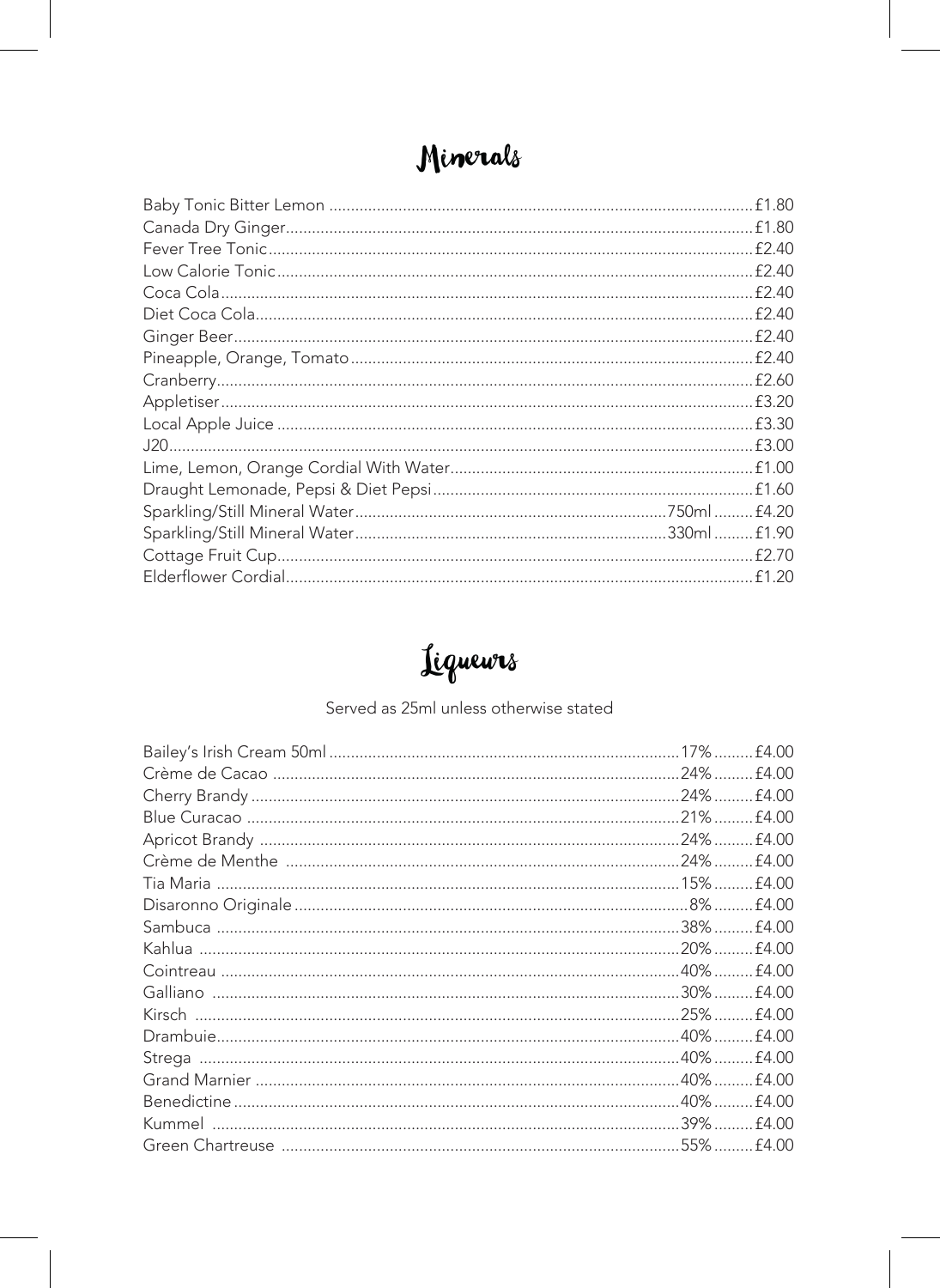#### Gin

Served as 25ml unless otherwise stated

#### Whisky

### Malt Whisky

## Other Spirits